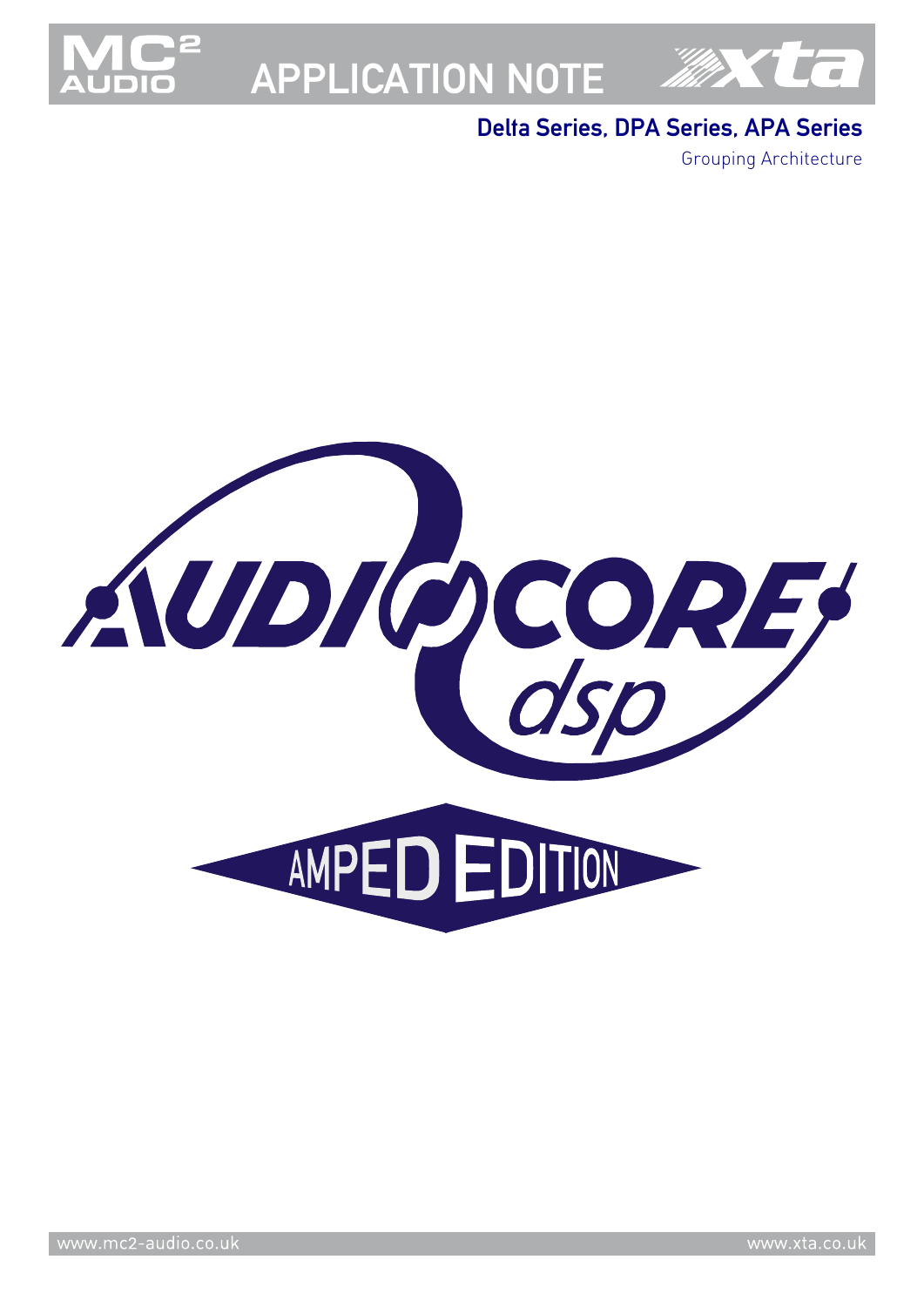Grouping Architecture **Page 2** 

#### Introduction

AudioCore is XTA's mature remote control software application, that runs under Windows operating system and offers advanced control and monitoring facilities for an array of XTA signal processing devices.

The Amped Edition is an extension of this application and is designed to monitor and control the Delta Series DSP amplifiers from MC<sup>2</sup> and the APA and DPA Series amplifiers from XTA.

It does not replace the latest release of AudioCore available on the XTA website, as it does not support XTA signal processor control (DP224/6/6i/DC1048/4 Series/5 Series and all OEM variants).

It primarily connects to devices using an Ethernet data connection, although it will also connect via a USB connection or RS485 (with suitable converter).

The software has been tested for compatibility with the following Windows versions:



Windows XP Windows 7: 32 and 64 bit editions Windows 8.1 Windows 10: 32 and 64 bit editions



Are you a mac user?

If you would like to experience remote control of your amplifiers on an iPad, please search for and download DeltaDirect from the App Store.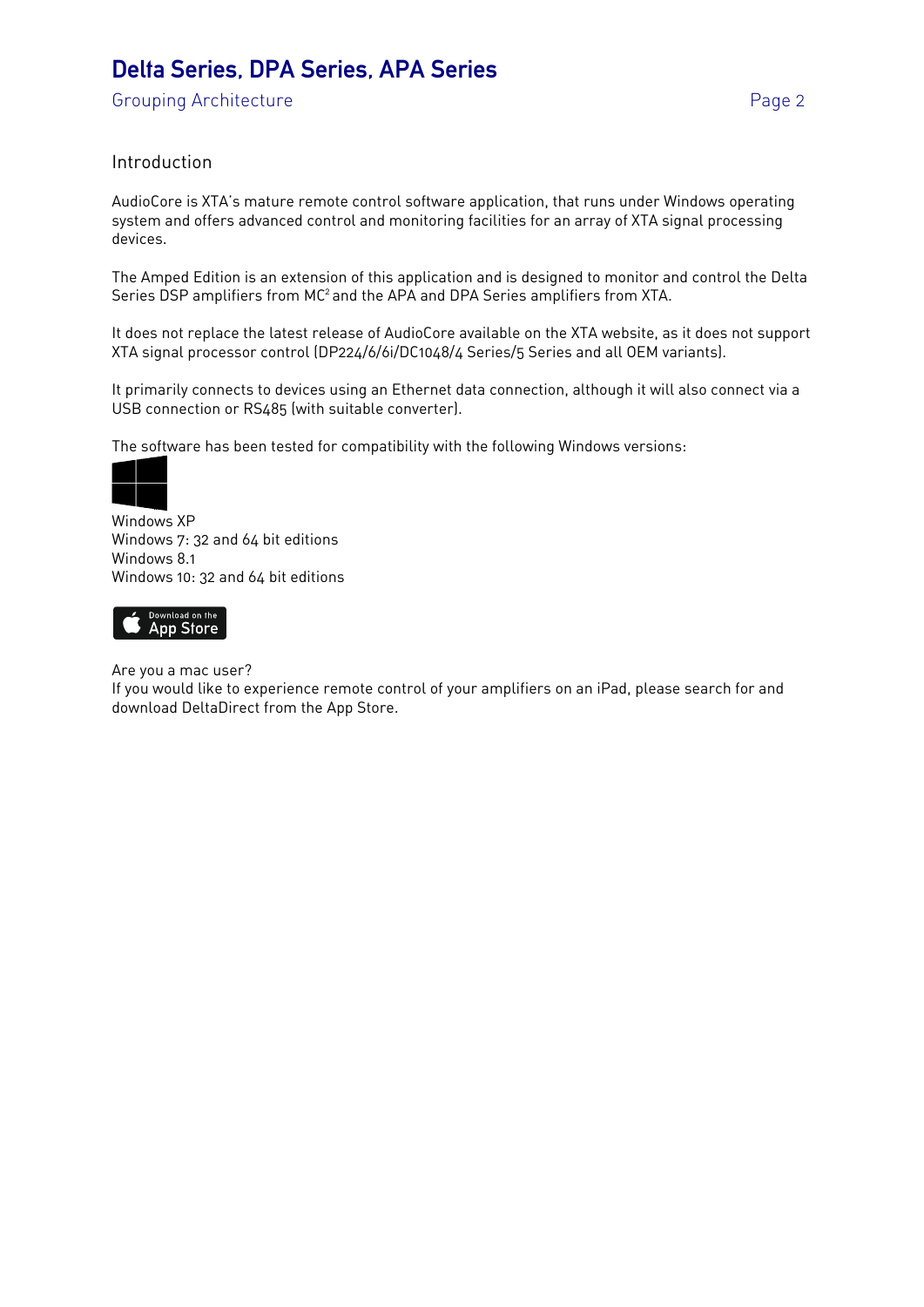Grouping Architecture **Page 3** 

### Grouping — Simplify Your System Control

#### **Introduction**

AudioCore Amped Edition is the first version to support an advanced grouping architecture that allows inputs or outputs on any amplifier to be grouped together and work as a single set of controls, thus reducing the number of parameters that have to be adjusted both during set-up and when making adjustments live in a show context.

Absolute groups work with channel EQ and all channels in a particular group will assume the same parameter values — for example, grouping input channels allows a single window to perform as system wide house EQ, or to EQ feeds to multiple outputs perhaps for delay towers or balcony fills. Any channel can only be a member of one absolute group for obvious reasons — if multiple absolute group membership was possible then all associated groups would in effect be set to the same value anyway!

Relative groups work with channel gains, mutes, delays and (on output groups) limiter thresholds. Relative groups allow offsets to be applied to a particular group of channels, and these offsets are applied as an aggregated value with the actual channel's value being preserved. Any channel can be in multiple relative groups, so a grouping architecture can be realized with logical outputs grouped, then effectively "nested" in another group, up to a "Master" group if required that combines the entire system.

Inputs and outputs cannot be combined in a group.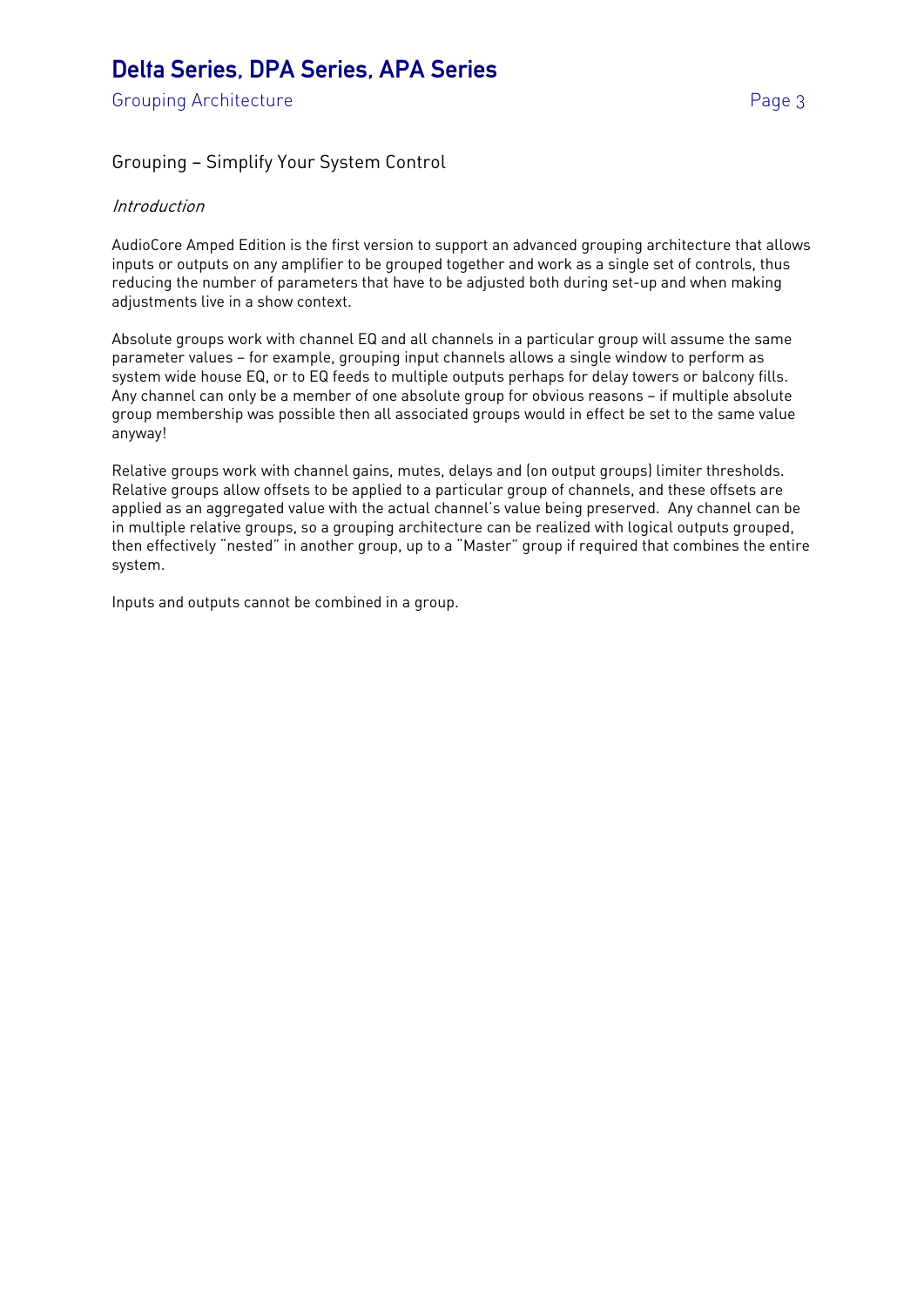Grouping Architecture **Page 4** 

#### Checklist Before Using Groups

| XTA AudioCore Windows Application V9.10 (Delta Min = V 1.14) - AudioCore1                             |                                                                             |        |              |               |                            |              |                             |                         |                 |             |          |
|-------------------------------------------------------------------------------------------------------|-----------------------------------------------------------------------------|--------|--------------|---------------|----------------------------|--------------|-----------------------------|-------------------------|-----------------|-------------|----------|
| File                                                                                                  | <b>View</b>                                                                 | Window | <b>Comms</b> | <b>Device</b> | <b>Status</b>              | <b>Tools</b> | <b>Help</b>                 | <b>Snapshots</b>        | <b>Grouping</b> |             |          |
|                                                                                                       |                                                                             |        |              |               | 扇                          | v            |                             | <b>Grouping Enabled</b> |                 | System MUTE | Grouping |
|                                                                                                       | <b>Reset Local Grouping</b>                                                 |        |              |               |                            |              | <b>Group Utility</b>        |                         | ь               |             |          |
| $\leq 1$ > D<br><b>Reset Unit Grouping</b>                                                            |                                                                             |        |              |               |                            |              | Show All Active Groups      |                         |                 |             |          |
|                                                                                                       | ID:1<br>Send Grouping to Units<br>Input A<br><b>Get Grouping from Units</b> |        |              |               |                            |              | <b>Hide All Group Views</b> |                         |                 |             |          |
|                                                                                                       |                                                                             |        |              |               | <b>Refresh Group Views</b> |              |                             |                         |                 |             |          |
| Gain<br>X-Over<br><b>Delay</b><br>Input B<br>Delay<br>X-Over<br>Gain PEQ-DEQ-Delay<br>Delay<br>X-Over |                                                                             |        |              |               |                            |              |                             |                         |                 |             |          |
|                                                                                                       |                                                                             |        |              |               |                            |              | <b>Show Relative Groups</b> |                         |                 |             |          |
|                                                                                                       |                                                                             |        |              |               | N                          |              | <b>Show Absolute Groups</b> |                         |                 |             |          |

Check that Grouping is Enabled from the menu and that both Relative and Absolute Groups are set to "Show..". This will ensure the groups will appear on-screen as they are created and that the controls will actually adjust your system as you expect!

#### Best Practice Notes on Using Grouping

#### **Set up your grouping structure before starting to configure the system.**

This will ensure that there will be no unexpected changes to output settings if they are added to a group after they've been configured.

#### **Set up your grouping before enabling amplifier ganging.**

Using both ganging and grouping can be beneficial for local front panel control in smaller systems, but can quickly become confusing. Adding ganged channels to a group will only include the lowest number in the gang and so won't work as expected.

#### **Keep grouping as simple as possible.**

Grouping is designed to reduce system complexity — adding more groups than necessary only increases chances of error — an accidental mute or group solo can silence a system!

 **Don't use copy and paste on individual channels if they are in an absolute group.**  Absolute group settings will override the pasted settings, and will not be pasted across all channels in the group.

#### **Avoid changes to grouping during a performance.**

This is especially true for relative groups as removing a channel from one has the potential for changes in level and limiter settings and could be dramatic or even disastrous!

### **Recall memories and presets before using grouping.**

Whilst this sounds counter-productive compared to the first note, channels in absolute groups will not respond to memory recalls as the absolute group EQ takes precedence.

#### **Remember that preset with locked settings will override group EQ.**

As preset locking is on a band-by-band basis for EQ, some bands may be locked and these will be recalled in individual amplifiers and will ignore absolute group EQ.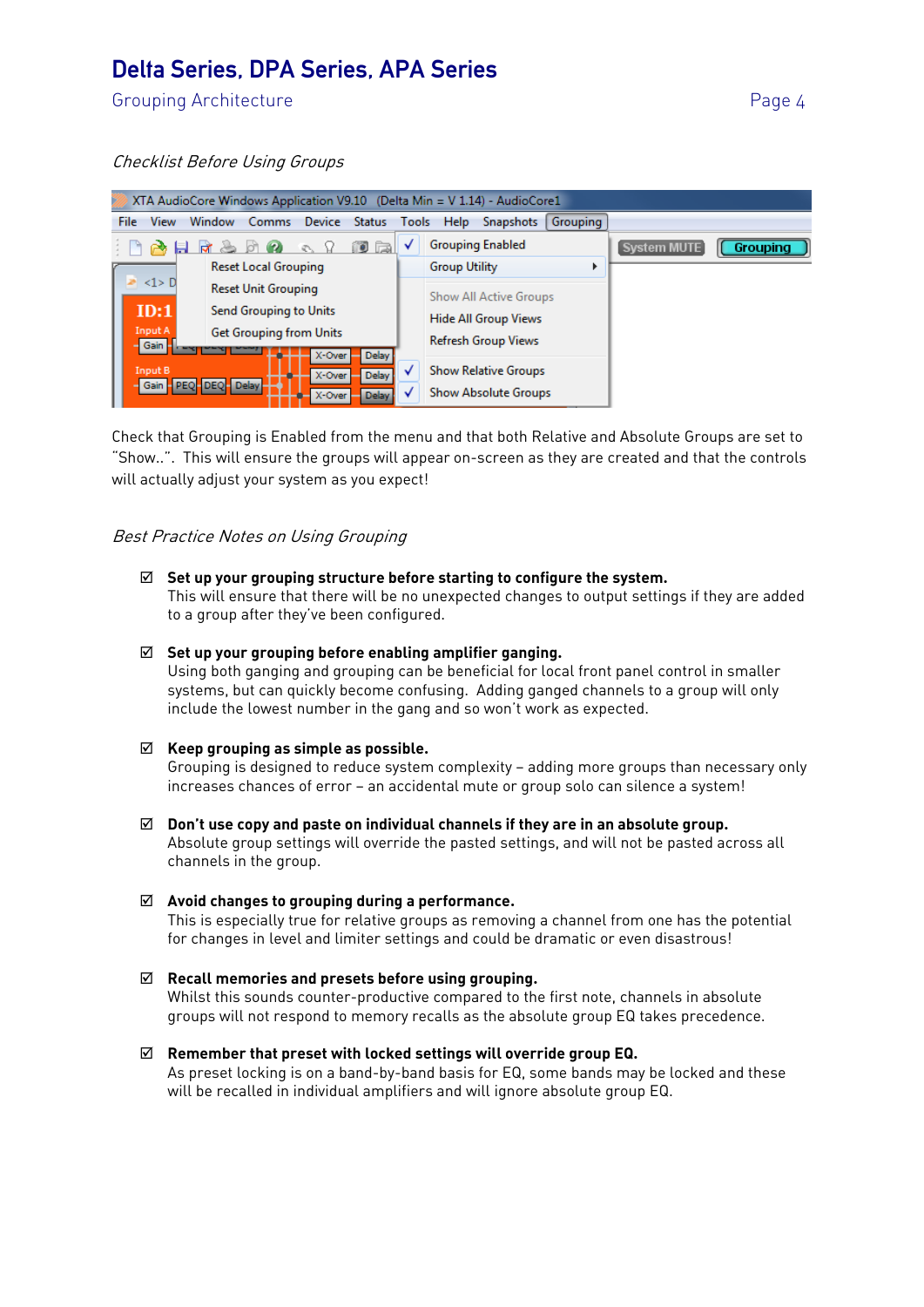Grouping Architecture **Example 2018** 2019 12:30 Page 5

#### Setting Up Groups Within AudioCore

Group membership is established by pressing the Group button shown on each individual input or output EQ tab per amplifier channel:



This will display the group membership window:

| <b>V</b> [01]-LF Left | [17]-Rel Group |
|-----------------------|----------------|
| 7 [02]-Rel Group      | [18]-Rel Group |
| [03]-Inputs LR        | [19]-Rel Group |
| [04]-Rel Group        | [20]-Rel Group |
| [05]-Rel Group        | [21]-Rel Group |
| [06]-Rel Group        | [22]-Rel Group |
| [07]-Rel Group        | [23]-Rel Group |
| [08]-Rel Group        | [24]-Rel Group |
| [09]-Rel Group        | [25]-Rel Group |
| [10]-Rel Group        | [26]-Rel Group |
| [11]-Rel Group        | [27]-Rel Group |
| [12]-Rel Group        | [28]-Rel Group |
| [13]-Rel Group        | [29]-Rel Group |
| [14]-Rel Group        | [30]-Rel Group |
| [15]-Rel Group        | [31]-Rel Group |
| [16]-Rel Group        | [32]-Rel Group |
| <b>Absolute Group</b> | [01]-Low EQ    |

There are 32 relative groups and 32 absolute groups available.

The relative groups are displayed as table of tick boxes — any channel can be a member of any or all groups (as long as the type matches — that is input or output group). The group type is selected by the addition of the first member and so isn't restrictive.

Greyed out groups are unavailable as they are the opposite type to the current channel selection -as in this example relative group 3 is unavailable as it is an input group and this is a group membership window for an output channel.

Absolute group membership is on a single membership basis and so this is accessed from the drop-down list. Again, groups of the wrong type will be filtered out automatically.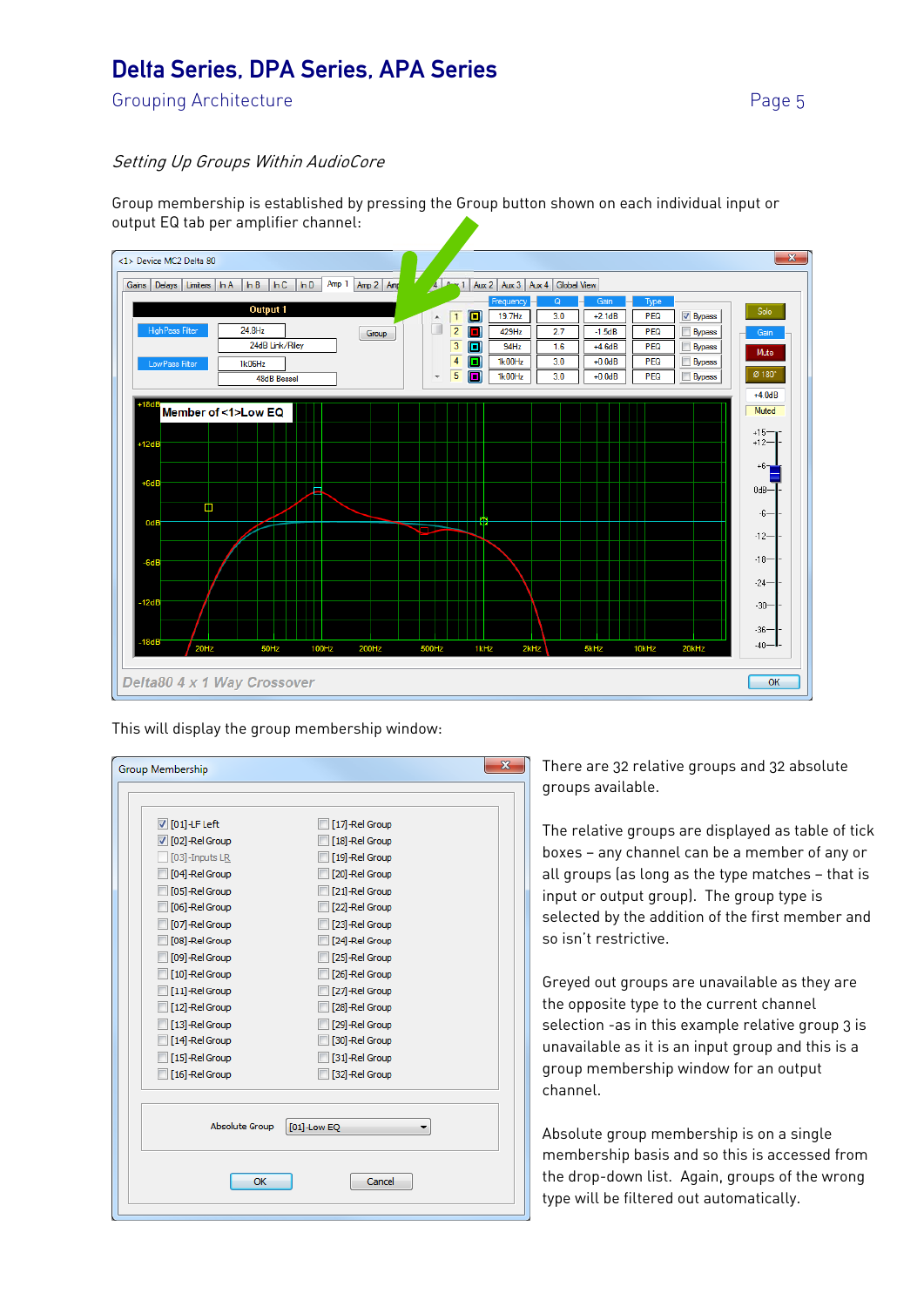Grouping Architecture **Page 6** 

#### **A word of warning…**

#### **Selecting any channel for grouping, especially absolute grouping will force it to immediately assume the group settings (and for absolute EQ groups this is FLAT and NO CROSSOVERS) as soon as OK is pressed! Be careful when making changes to group membership especially during a performance!**

Assignment of an absolute group will be displayed in the individual channel's EQ response window



Note that adjusting the EQ on an individual channel when it is a member of an absolute group will also change the EQ for all other members. We recommend using the group EQ window for all adjustments to grouped EQ channels to avoid confusion. Note also, that copy and paste will not work across grouped channels in this version of AudioCore.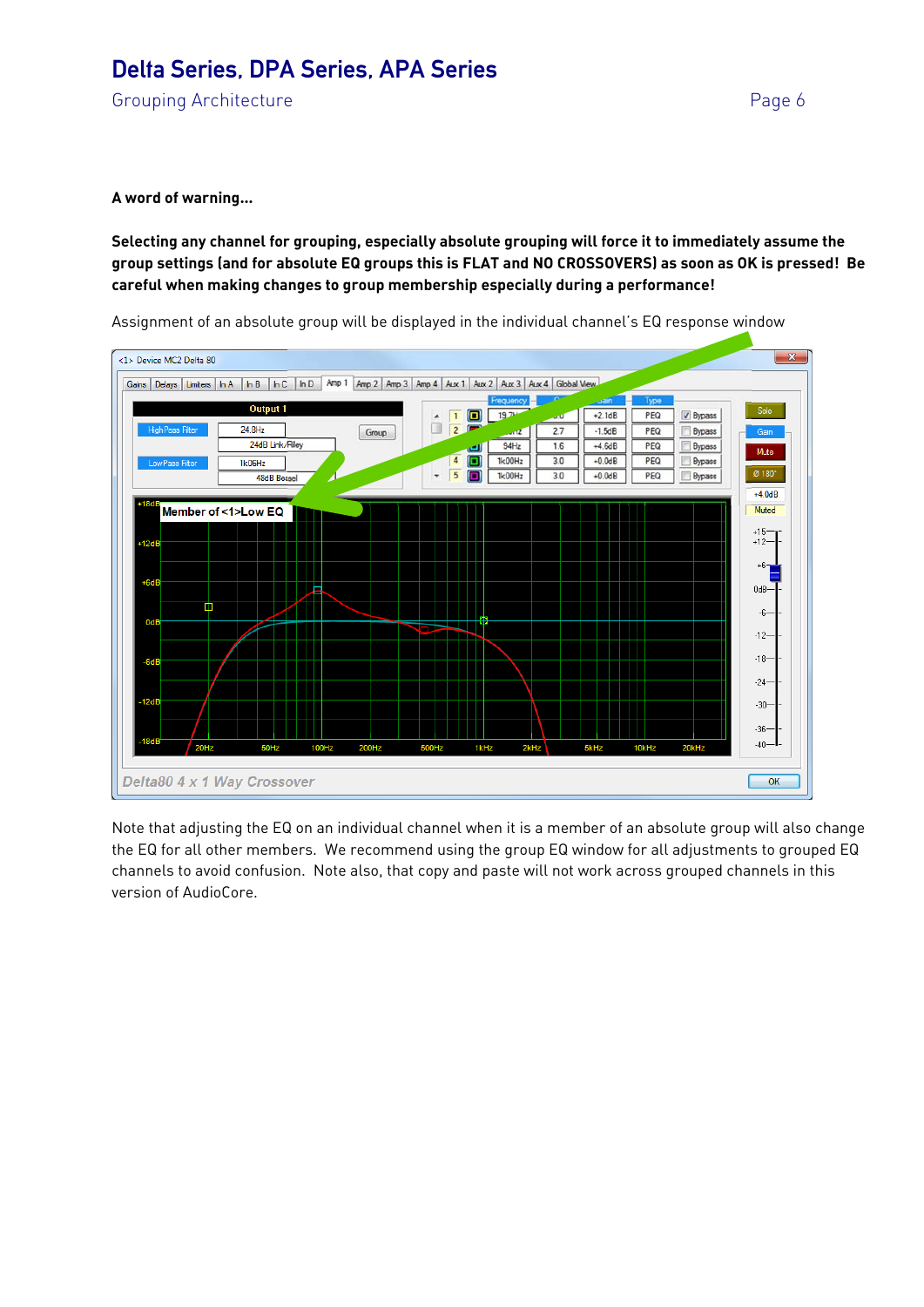Grouping Architecture **Page 7** 

#### Working with Relative Groups

A typical system will consist of two or more multi-way cabs, and separate sub-woofer enclosures:



With most sizeable set-ups, this likely to involve multiple full range cabs (the three-way ones) arranged left and right in clusters, with multiple subs positioned below these or in front of the stage:









Note that the sets of three subs have the middle cabinet reversed, in a cardioid arrangement. This system can be usefully split up into the following groups:

- 1) Reverse polarity subs: Middle sub from each pair (assuming symmetric placements)
- 2) Normal polarity subs: Other four sub enclosures
- 3) Subs: Combining both reverse and normal polarity enclosures
- 4) LF Left: Low frequency drivers in left hand cabs
- 5) MF Left: Mid horns in left hand cabs
- 6) HF Left: High frequency drivers in left hand cabs
- 7) LF Right: Low frequency drivers in right hand cabs
- 8) MF Right: Mid horns in right hand cabs
- 9) HF Right: High frequency drivers in right hand cabs
- 10) Top Row Left: LF+MF+HF both top row left hand cabs
- 11) Top Row Right: LF+MF+HF both top row right hand cabs
- 12) Bottom Row Left: LF+MF+HF both bottom row left hand cabs
- 13) Bottom Row Right: LF+MF+HF both bottom row right hand cabs
- 14) All Full Left: All four cabs left
- 15) All Full Right: All four cabs right
- 16) All Full Range: All full range cabs

System Master: All cabs and subs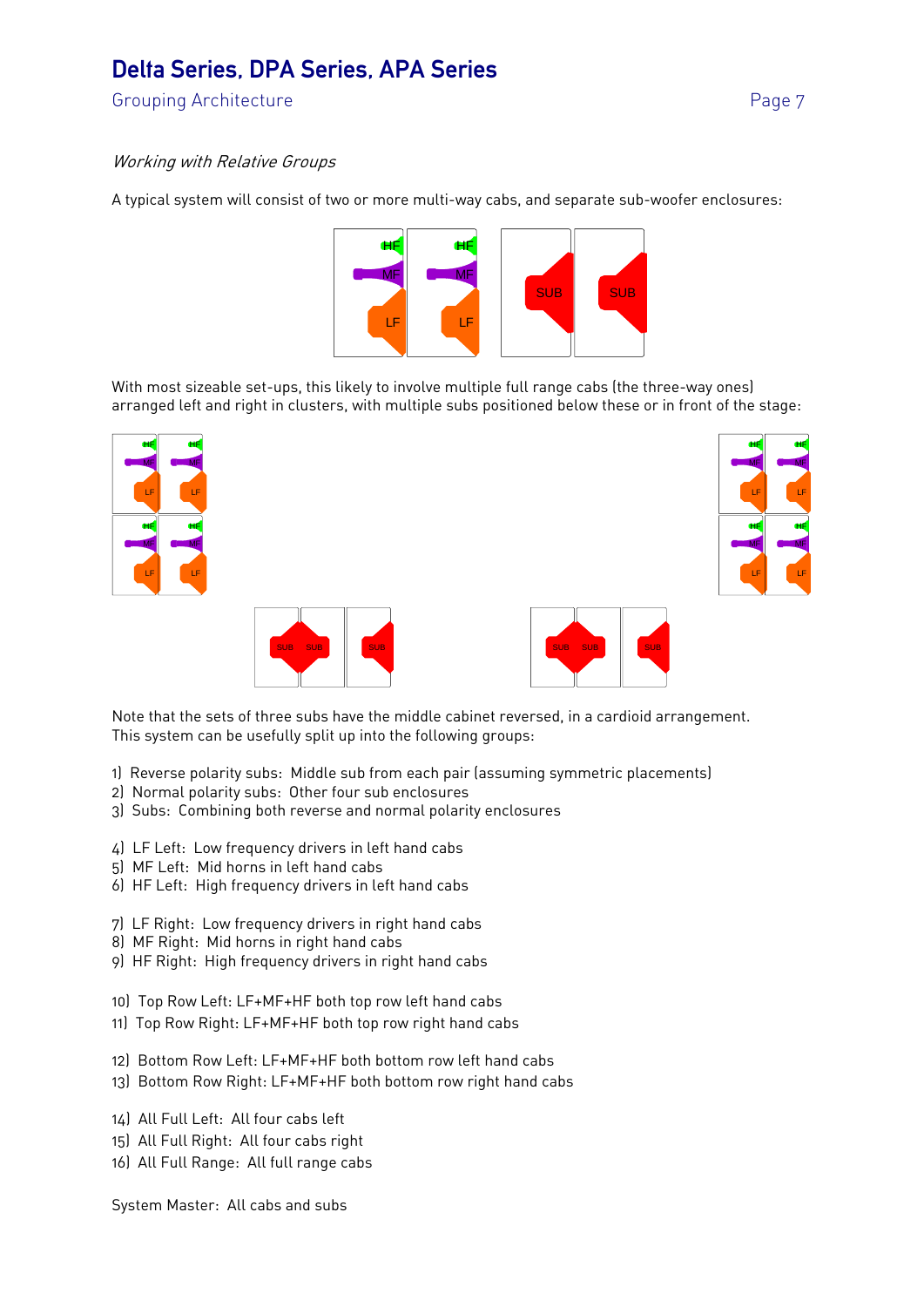Grouping Architecture **Page 8** 

The diagram overleaf shows the assignment of all drivers to their respective relative groups.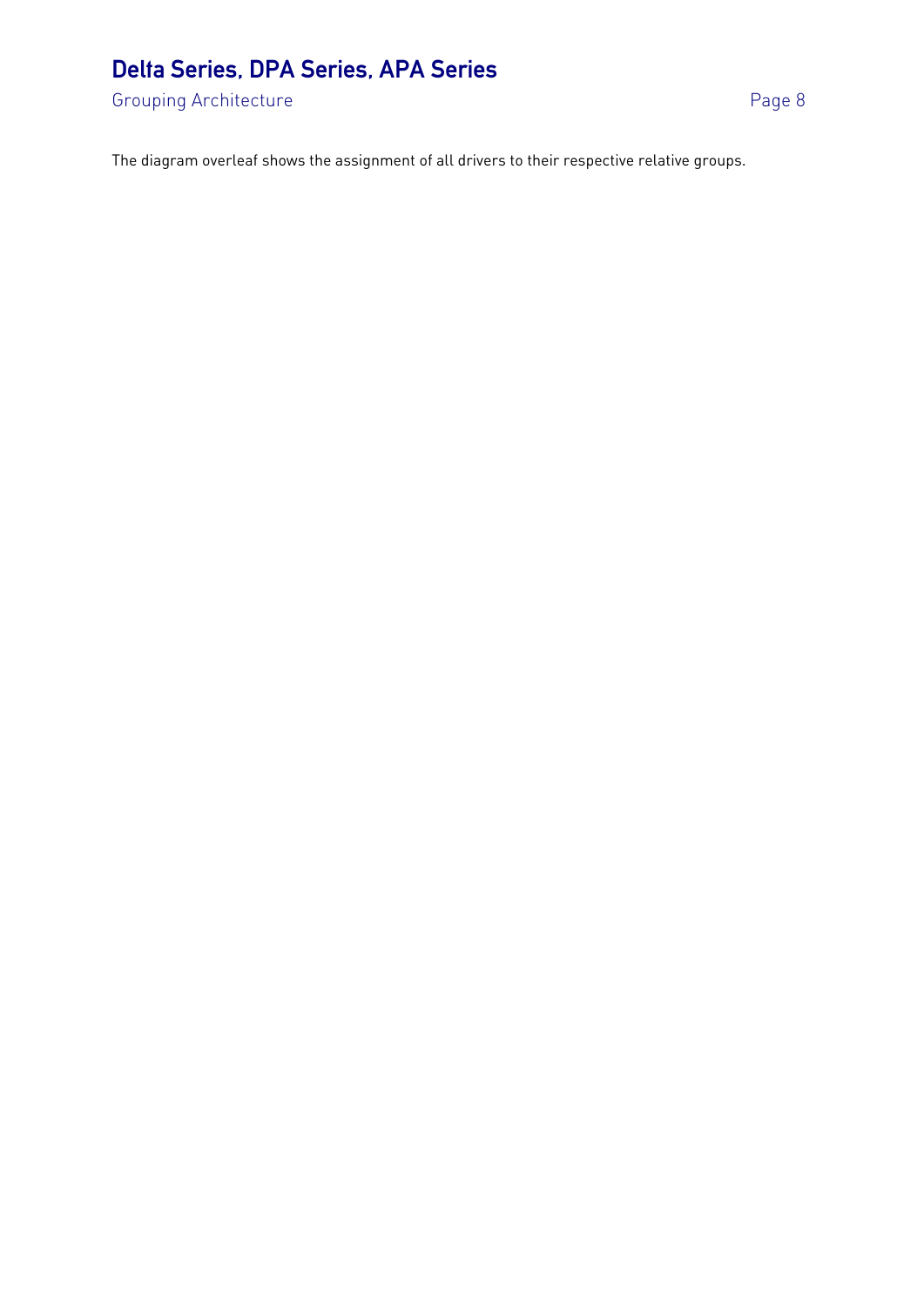Grouping Architecture **Page 9** 









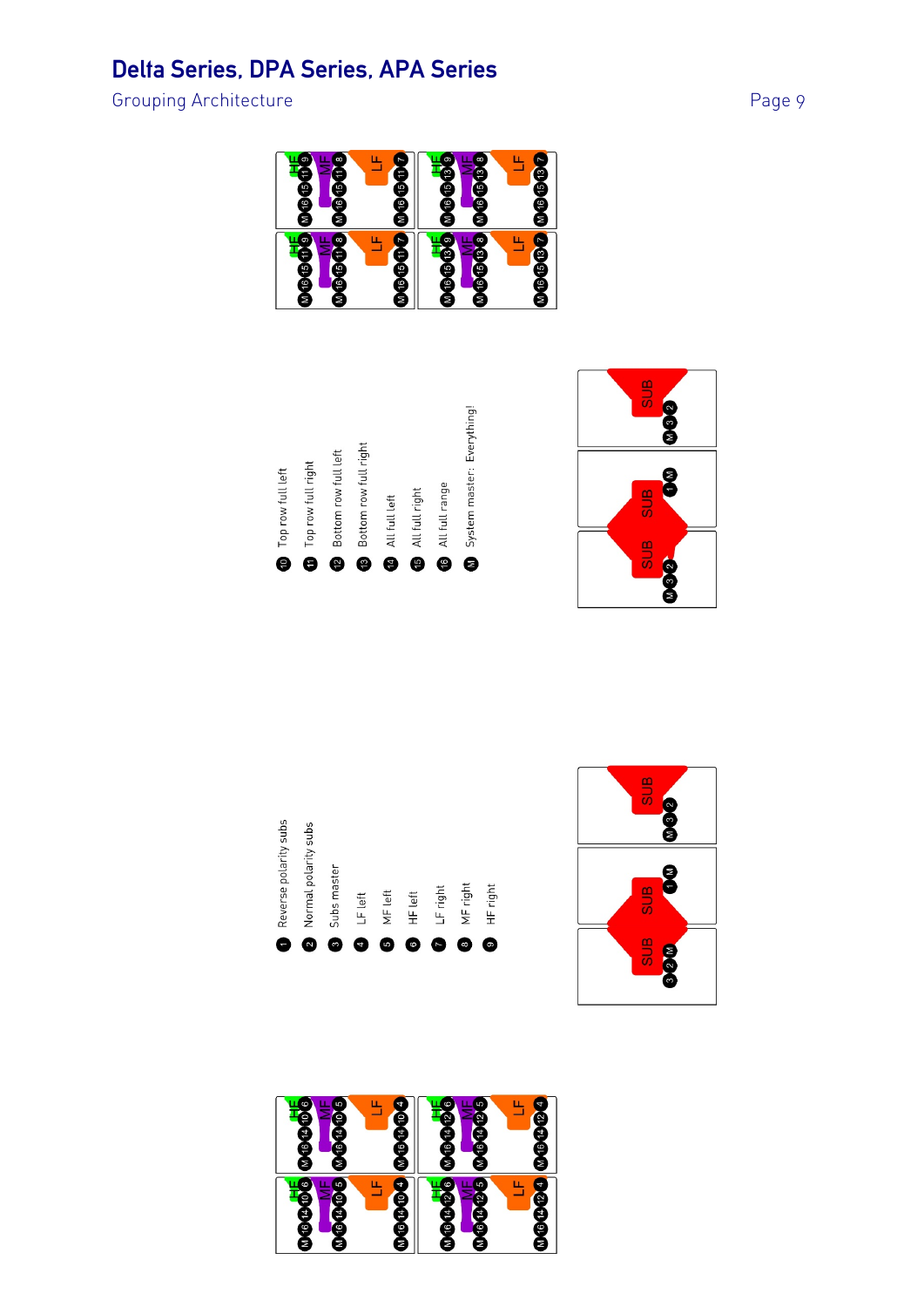Grouping Architecture **Page** 10

This example system, whilst not necessarily large in scale, provides a very "granular" level of control that may not be necessary in many circumstances. For example — this could be simplified to perhaps top and bottom row cabinets, all LF drivers (for limiter control), and Subs. The left/right/master can be controlled "upstream" via the stereo feed to the system.

However, let's carry on with the example to explain how the parameter aggregation works and how it is displayed in the software.

Consider the most complex grouping scenario in the example (so a channel that is a member of the most groups) — this would be any of the individual drivers in the full range cabs. Each driver is a member of five groups. For an LF driver in a top left cab in this system:

LF drivers in left hand cabs (Group **4** — set to -1.0dB) Top row all left (Group **10**: set to +1.0dB) All left (Group **14**: set to 0.0dB) All full range (Group **16**: set to +0.5dB) System master (Group **M**: set to -3.0dB)

This means, that, in addition to the actual amplifier channel output gain control, there are five other possible places where the gain of this output can be affected. All these values are added together to give a final resulting gain value that is displayed with the actual channel's original gain setting:



So the final value of this output's gain is  $-[1.0] + [+1.0] + [0.0] + [+0.5] + [-3.0] + [+4.0] = +1.5dB$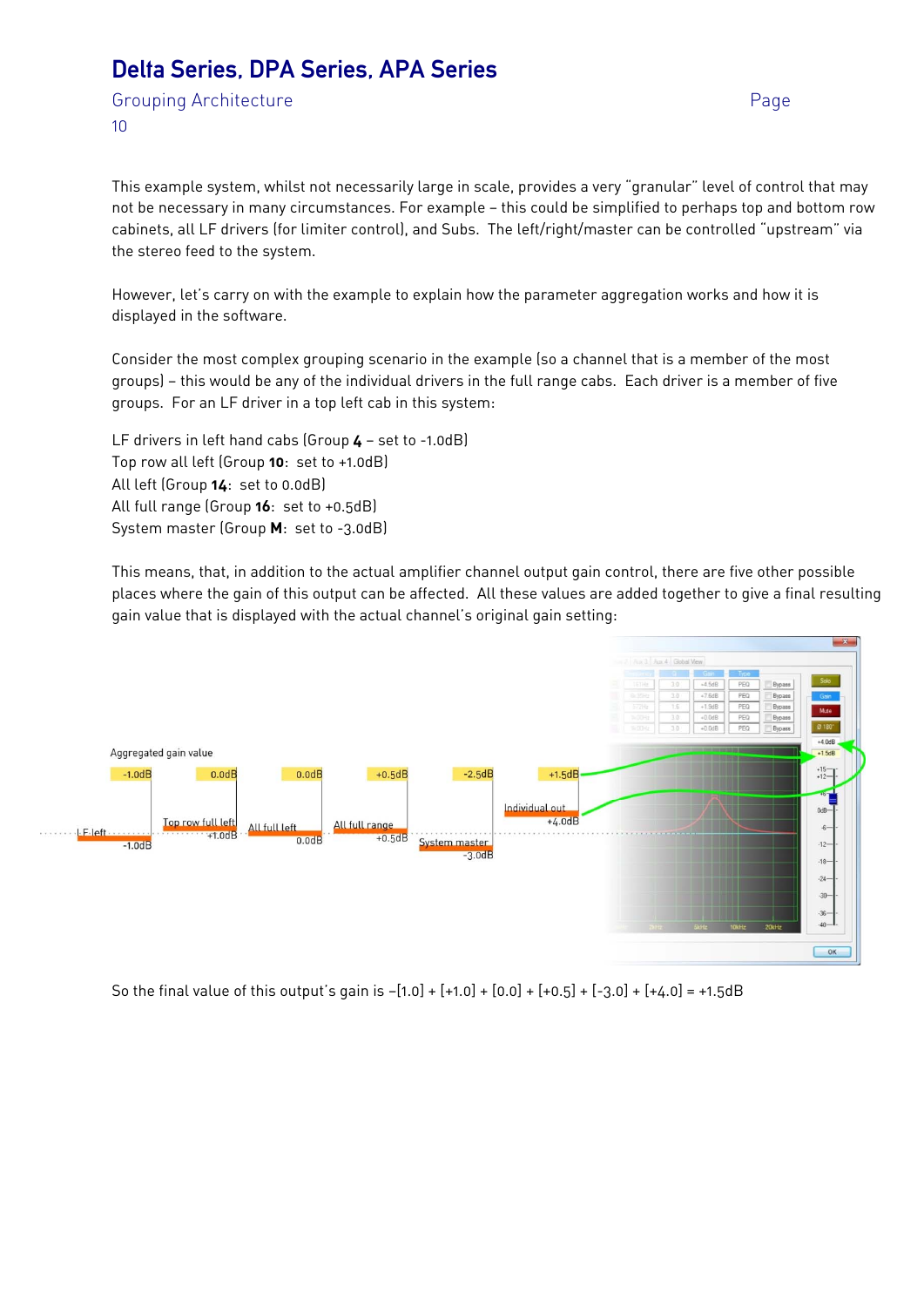Grouping Architecture **Page** 

11

#### Additional Relative Group Controls



Outputs 1-3 are members of groups and the aggregated limiter threshold is displayed in the yellow box below the actual channel limiter adjustment.

In addition to relative gain adjustments, it is also possible to adjust delay, and group limiter threshold.

Group limiter threshold adjustment can only be negative or "downwards" (so limiter protection can only be increased through use of group controls).

Delay can only be additive, so you cannot move delay negative relative to the channel's original value.

Aggregated delay values and limiter thresholds are displayed in AudioCore during direct device editing in a style consistent with the aggregated gain values as shown previously:





Outputs 1-3 are members of groups and the aggregated delay value is displayed in the yellow box below the actual channel delay value.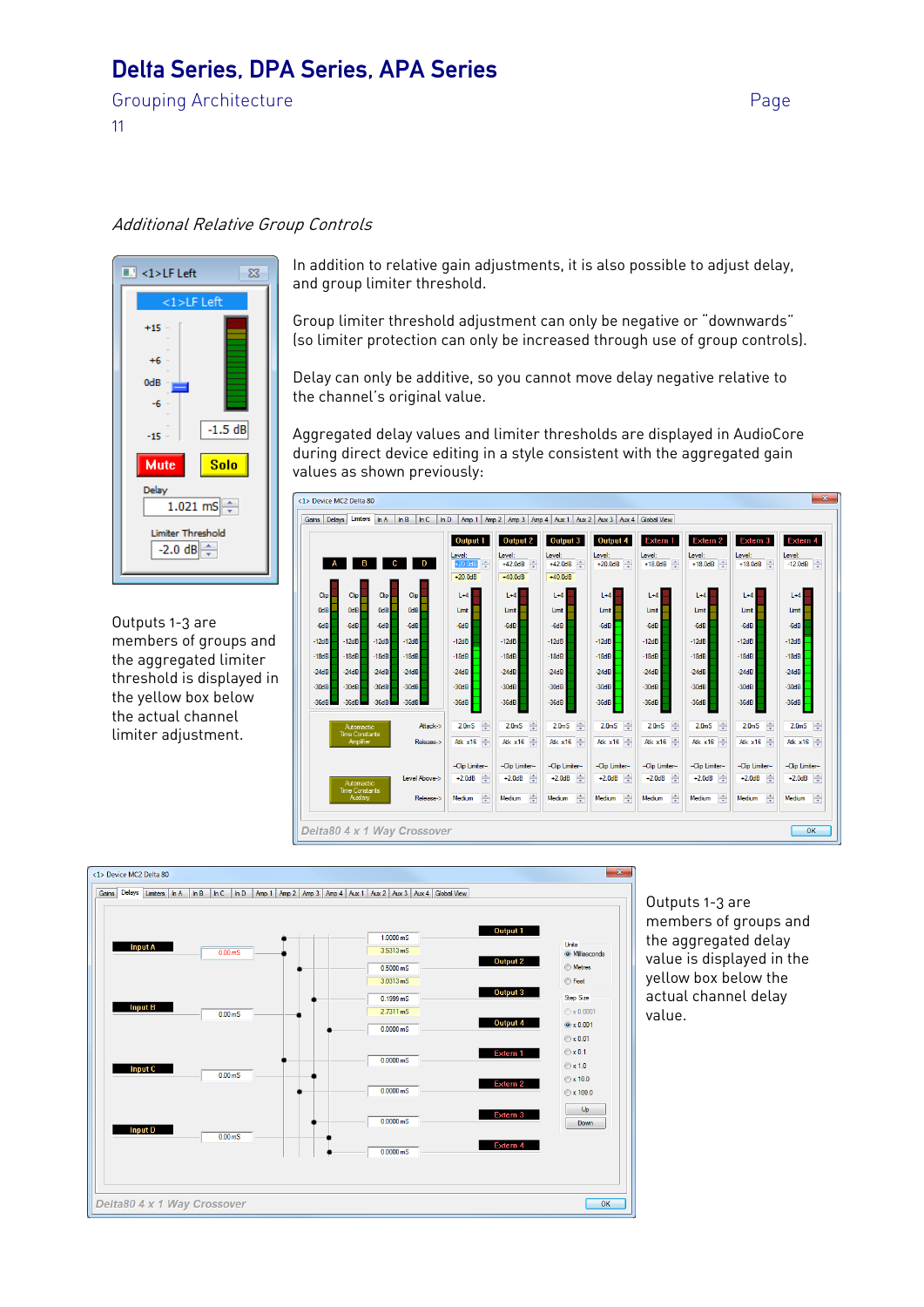Grouping Architecture **Page** 12

#### **Mute and Solo buttons will potentially silence large parts of your system (especially Solo) so use these buttons with care!**

The meter shown on the group control panel by default shows the metering for the lowest numbered channel in the group (based on channel and ID). This can be changed to a different metering point and the group name changed by right clicking on the meter or the name to display the group details window:

| <b>Group Details</b>            |        | x  |
|---------------------------------|--------|----|
| $<1>$ LF Left                   |        |    |
| Unit ID                         | Output |    |
| Device MC2  Output 1            |        |    |
| <b>Org</b> Device MC2  Output 2 |        |    |
| Device MC2  Output 3            |        |    |
|                                 |        |    |
|                                 |        |    |
|                                 |        |    |
|                                 |        |    |
|                                 |        |    |
| $\leftarrow$                    | Ш      |    |
|                                 |        | OK |
|                                 |        |    |
|                                 |        |    |

Group members are shown in the list and a double click on any channel will move the metering point. In this example, the metering point is output 1.

The name can be directly edited by typing in the text box.

As with absolute group windows, the size of the window can be selected by clicking on the icon top left and choosing small, medium or large window size:

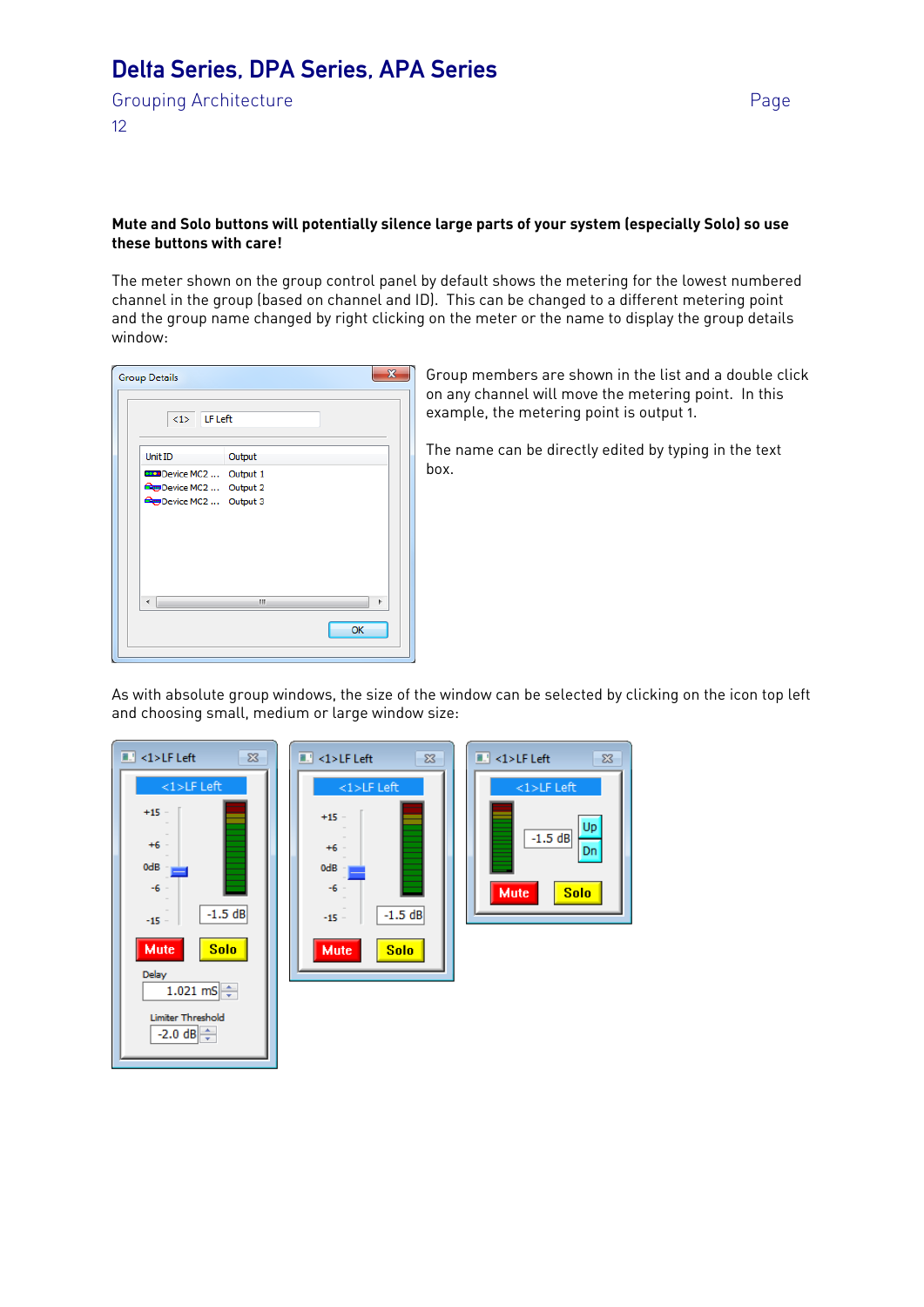Grouping Architecture **Page** 13

Relative input groups follow the same rules as output groups, but have no limiter threshold control (as there are no input limiters!). Their name panel is coded yellow as opposed to blue:

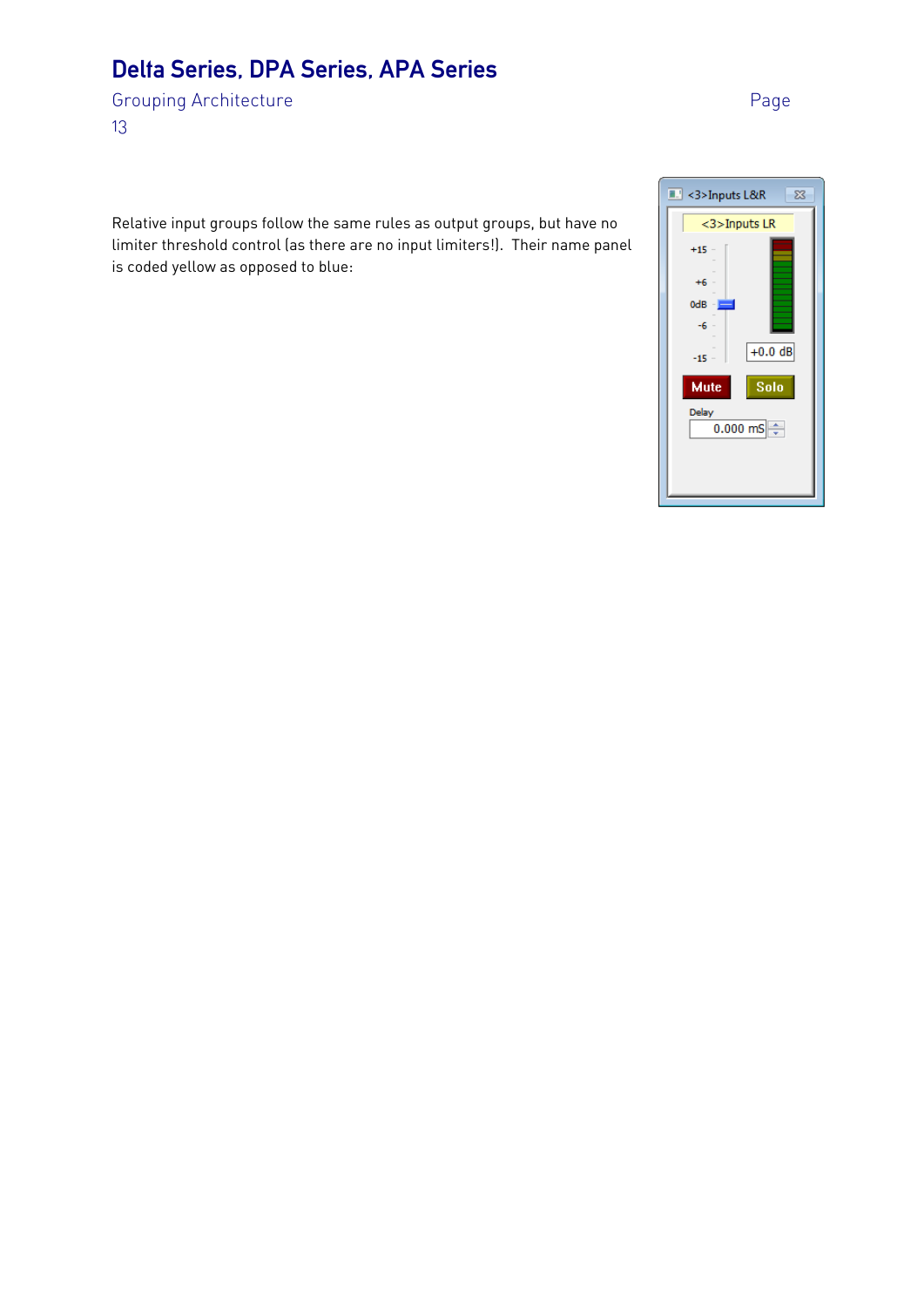Grouping Architecture **Page** 14

#### Working with Absolute Groups

Absolute groups are so named because they should only be used after consumption of vodka. They are used for controlling multiple channels of EQ and can contain either input or output channels but not both. Output channel groups can additionally gain access to crossover filters.

As the name would suggest, all settings for absolute groups are applied to all channels and there are no relative offsets — what you see is what the channel members will be doing! The only exception to this rule is when considering outputs with locked parameters (parameters in a crossover preset). This will be explained in a later section.



This is an output absolute group (as it includes crossover filters). Note that the same rules apply for 48dB filters as on 4 Series processors — bands 8 & 9 are disabled as the low pass filter is set to 48dB/Octave.

Input absolute groups are the same but do not include crossover filters. Despite there being more input EQ available on APA amplifiers, the number of bands available in an input group is limited to eight bands to ensure compatibility with Delta and DPA amplifiers. Ungrouped bands of EQ in APA input processing channels are still available locally to the device for adjustment.

Window size can again be selected by left clicking on the top left icon or via a right click on the window which will cycle through small - medium - large window sizes.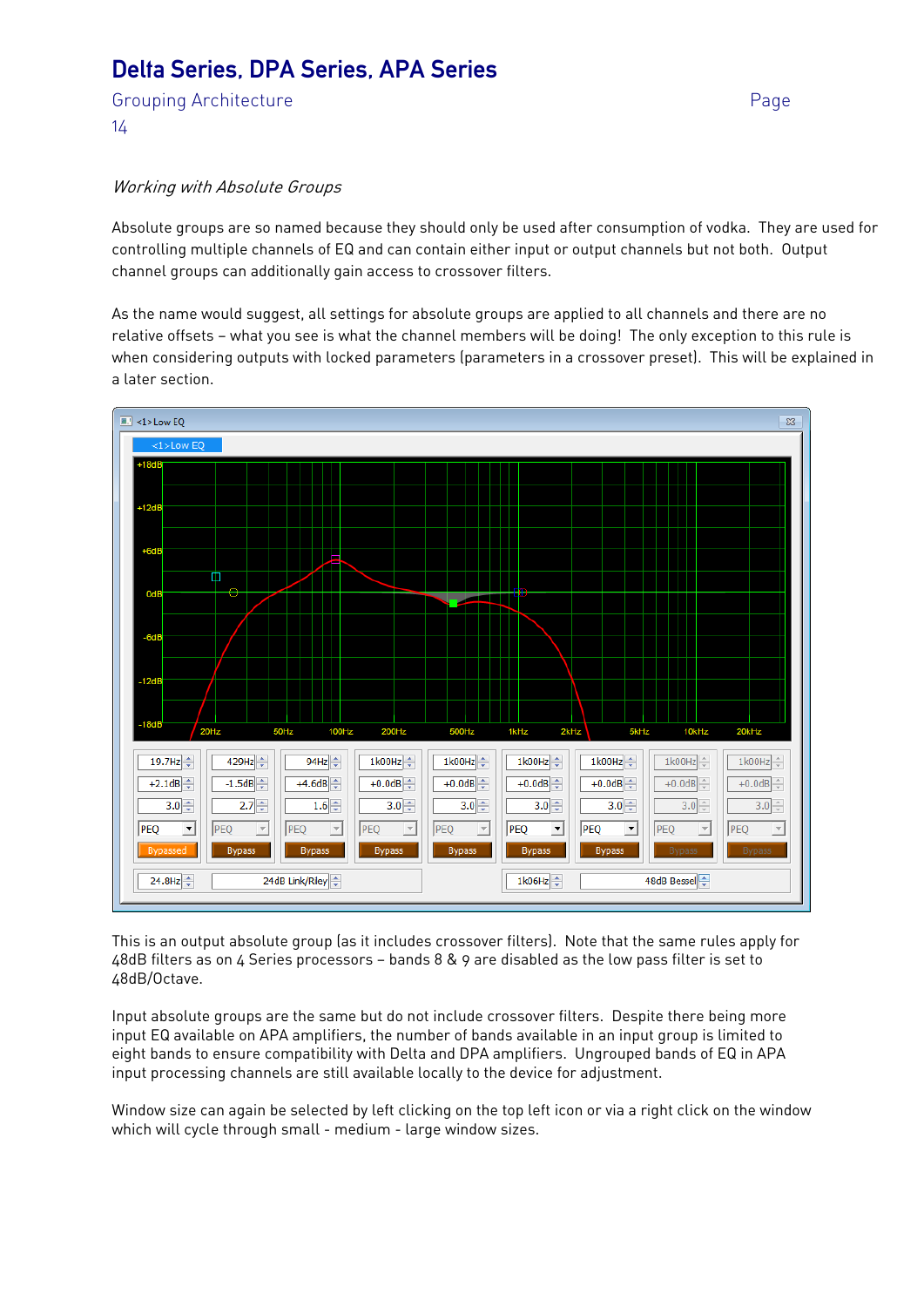Grouping Architecture **Page** 15

#### Additional Group Controls and Utilities

| XTA AudioCore Windows Application V9.10 (Delta Min = V 1.14) - AudioCore1 |                                           |                            |                             |        |                             |                             |                            |                             |          |   |             |                 |
|---------------------------------------------------------------------------|-------------------------------------------|----------------------------|-----------------------------|--------|-----------------------------|-----------------------------|----------------------------|-----------------------------|----------|---|-------------|-----------------|
| File:                                                                     | <b>View</b>                               | Window                     | <b>Comms</b>                | Device | <b>Status</b>               | <b>Tools</b>                | Help                       | <b>Snapshots</b>            | Grouping |   |             |                 |
|                                                                           |                                           |                            |                             |        | <u>9 Fa</u>                 |                             |                            | <b>Grouping Enabled</b>     |          |   | System MUTE | <b>Grouping</b> |
|                                                                           |                                           |                            | <b>Reset Local Grouping</b> |        |                             |                             | <b>Group Utility</b>       |                             |          | ٠ |             |                 |
|                                                                           | $\langle 1 \rangle$ D                     | <b>Reset Unit Grouping</b> |                             |        |                             |                             | Show All Active Groups     |                             |          |   |             |                 |
|                                                                           | ID:1<br>Send Grouping to Units            |                            |                             |        |                             | <b>Hide All Group Views</b> |                            |                             |          |   |             |                 |
|                                                                           | Input A<br><b>Get Grouping from Units</b> |                            |                             |        |                             |                             | <b>Refresh Group Views</b> |                             |          |   |             |                 |
|                                                                           | Gain                                      |                            |                             | X-Over | <b>Delay</b>                |                             |                            |                             |          |   |             |                 |
| Input B<br>X-Over<br><b>Delay</b><br>Gain PEQ-DEQ-Delay                   |                                           |                            |                             |        | <b>Show Relative Groups</b> |                             |                            |                             |          |   |             |                 |
| <b>Delay</b><br>X-Over                                                    |                                           |                            |                             |        |                             |                             |                            | <b>Show Absolute Groups</b> |          |   |             |                 |

Grouping data (memberships, absolute EQ settings, relative group offsets) is stored in each amplifier and so can be retrieved and the grouping architecture built from an online system. Group control is remembered by the AudioCore file in use and so will be reenabled or disabled when the file is opened.

#### **Be aware that, even with grouping disabled, amplifiers will store group data changes so will show remote group messages on screen, and this is also true whether they are group members of not! As with adding channels to groups during a performance, switching grouping on or off could have a major effect on the system so proceed with caution!**

This is especially true of *disabling* grouping on a system with lots of relative output groups – any aggregated changes to gains or limiter thresholds will immediately be removed system-wide when grouping is disabled!

**EQ applied with absolute groups will not change state when grouping is disabled, but it will be applied if grouping is turned on, so remember that default group EQ is FLAT and so this will apply to all group members when grouping is enabled!** 

#### Clearing and Syncing Grouping Data

Grouping is automatically synced when going on-line (as long as "Groups" is checked on the Comms Control Window prior to sync. There may be circumstances where group adjustments can leave the system in a seemingly undetermined state. This could happen when a group is muted and then a channel is removed from the group, or if a group is soloed and the amplifier is disconnected from the network.

There is no front panel method for switching off group mutes - whilst they are indicated using the mute buttons, they cannot be disabled using the local mutes.

If in doubt, it is possible to remotely clear all group information from all amplifiers using the Reset Unit Grouping command from the Grouping Utility menu as above. If grouping is to be used, it should then be reinstated in the amplifiers by choosing Send Grouping to Units.

Local grouping data (so, data in the AudioCore file) can be cleared using Reset Local Grouping.

#### **To clear grouping data in a single amplifier via the front panel, press ENTER + MUTE 1 — remember this may**